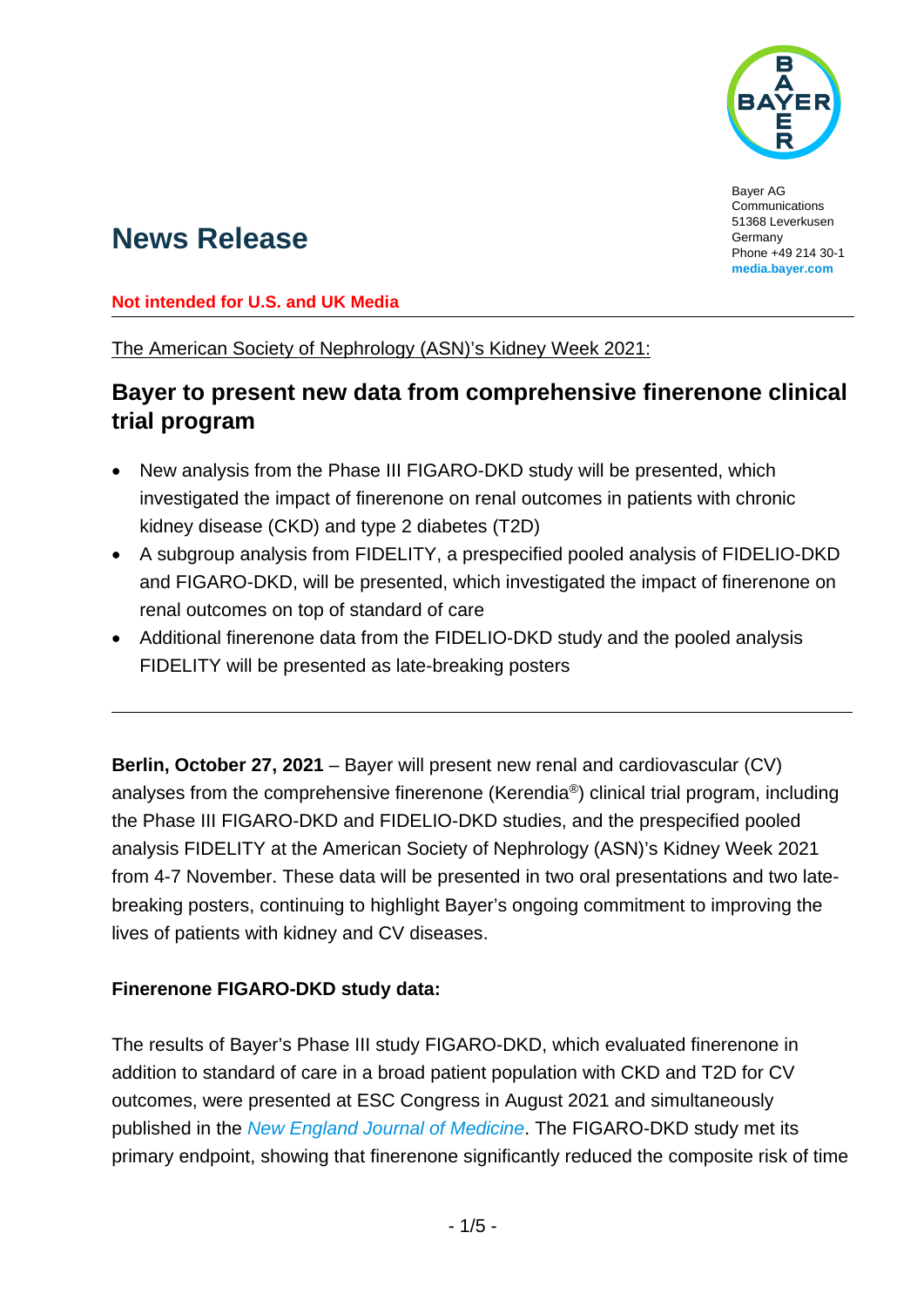to first occurrence of CV death, non-fatal myocardial infarction, non-fatal stroke, or hospitalization for heart failure. At the ASN Kidney Week 2021, Bayer will present analysis from FIGARO-DKD, examining the impact of finerenone on renal outcomes.

- [Finerenone and Kidney Outcomes in Patients with CKD and Type 2 Diabetes:](https://www.asn-online.org/education/kidneyweek/2021/program-abstract.aspx?controlId=3605815)  [Results from FIGARO-DKD](https://www.asn-online.org/education/kidneyweek/2021/program-abstract.aspx?controlId=3605815) (Abstract SA-OR21)
	- o November 6, 2021, 4:30-6:00pm (PDT) / November 7, 12:30-2:00am (CEST)
	- o Session: OR0602. Diabetic Kidney Disease: Recent Advances

#### **Finerenone FIDELITY study data:**

Bayer will also present new findings from FIDELITY, the prespecified pooled analysis of both FIDELIO-DKD and FIGARO-DKD studies. The aim of FIDELITY was to evaluate the efficacy and safety of finerenone in more than 13,000 patients with CKD and T2D. These new analyses investigated the impact of finerenone on renal outcomes across the spectrum of CKD and T2D in addition to standard of care and in combination with sodiumglucose cotransporter 2 inhibitors (SGLT-2is).

- Finerenone and Kidney Outcomes in Patients with CKD and T2D: Results from FIDELITY
	- o November 4, 2021, 10am (PDT) / 6pm (CEST)
	- o Session: Late-Breaking Clinical Trials Posters
	- o Poster: PO2531
- [Finerenone in Patients with CKD and Type 2 Diabetes](https://www.asn-online.org/education/kidneyweek/2021/program-abstract.aspx?controlId=3605822) by SGLT-2i Treatment: The [FIDELITY Analysis](https://www.asn-online.org/education/kidneyweek/2021/program-abstract.aspx?controlId=3605822) (Abstract SA-OR22)
	- o November 6, 2021, 4:30-6:00pm (PDT) / November 7, 12:30-2:00am (CEST)
	- o Session: OR0602. Diabetic Kidney Disease: Recent Advances

#### **Finerenone FIDELIO-DKD study data:**

The results of Bayer's Phase III study FIDELIO-DKD, the first trial in the finerenone clinical trial program, which evaluated finerenone in addition to standard of care (SoC) in patients with CKD and T2D for kidney-specific outcomes, were presented in October 2020 at the ASN Kidney Week and simultaneously published in the *[New England Journal of](https://www.nejm.org/doi/full/10.1056/NEJMoa2025845)  [Medicine](https://www.nejm.org/doi/full/10.1056/NEJMoa2025845)*. The FIDELIO-DKD study met its primary and key secondary endpoint, showing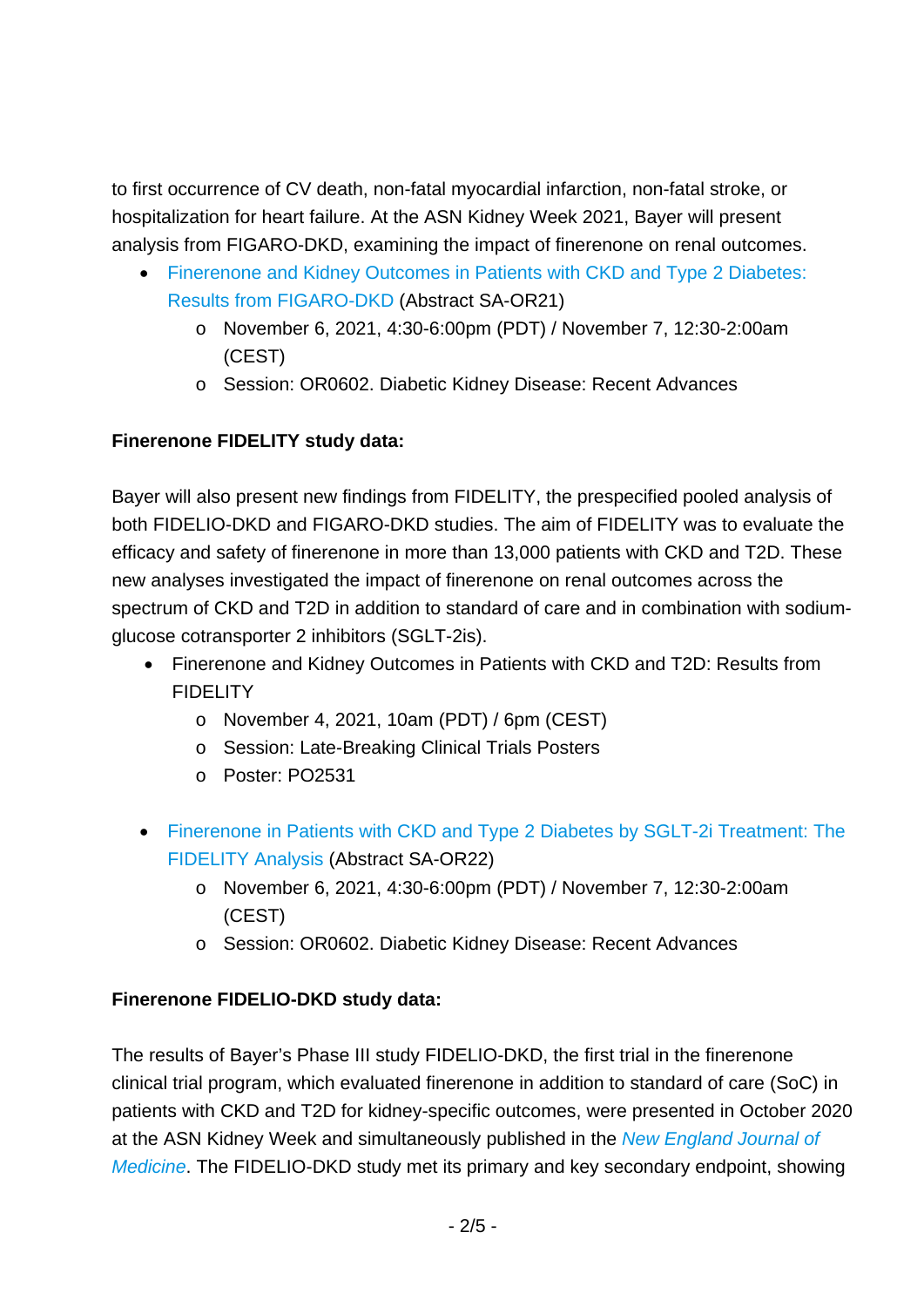that finerenone significantly reduced renal and cardiovascular outcomes in patients with CKD and T2D. At the ASN Kidney Week 2021, Bayer will present new analysis from FIDELIO-DKD, which investigated the impact of finerenone on renal outcomes in patients with CKD and T2D.

- Association of Urine Albumin-to-Creatinine Ratio and Its Early Change with Cardiorenal Outcomes in FIDELIO-DKD: A Mediation Analysis
	- o November 4, 2021, 10am (PDT) / 6pm (CEST)
	- o Session: Late-Breaking Clinical Trials Posters
	- o Poster: PO2531

#### **About Finerenone**

Finerenone (BAY 94-8862) is a non-steroidal, selective mineralocorticoid receptor (MR) antagonist that in preclinical studies has been shown to block harmful effects of MR overactivation. In T2D, MR overactivation is thought to contribute to CKD progression and cardiovascular damage which can be driven by metabolic, hemodynamic or inflammatory and fibrotic factors. The Phase III study program with finerenone, FINEOVATE, currently comprises four Phase III studies, FIDELIO-DKD, FIGARO-DKD, FINEARTS-HF and FIND-CKD.

Having randomized more than 13,000 patients with CKD and T2D around the world, the Phase III program with finerenone in CKD and T2D comprises two studies, evaluating the effect of finerenone versus placebo on top of standard of care on both renal and cardiovascular outcomes. FIDELIO-DKD (**FI**nerenone in reducing ki**D**n**E**y fai**L**ure and d**I**sease pr**O**gression in **D**iabetic **K**idney **D**isease) investigated the efficacy and safety of finerenone in comparison to placebo in addition to standard of care on the reduction of kidney failure and kidney disease progression in approximately 5,700 patients with CKD and T2D. FIGARO-DKD (**FI**nerenone in reducin**G** c**A**rdiovascular mo**R**tality and m**O**rbidity in **D**iabetic **K**idney **D**isease) investigated the efficacy and safety of finerenone versus placebo in addition to standard of care on the reduction of cardiovascular morbidity and mortality in approximately 7,400 patients with CKD and T2D.

In September 2021, Bayer announced the initiation of the FIND-CKD study, a multicenter, randomized, double-blind, placebo-controlled Phase III study which will investigate finerenone in patients with non-diabetic chronic kidney disease. FIND-CKD will investigate the efficacy and safety of finerenone in addition to guideline-directed therapy on the progression of chronic kidney disease (CKD) in more than 1,500 patients with non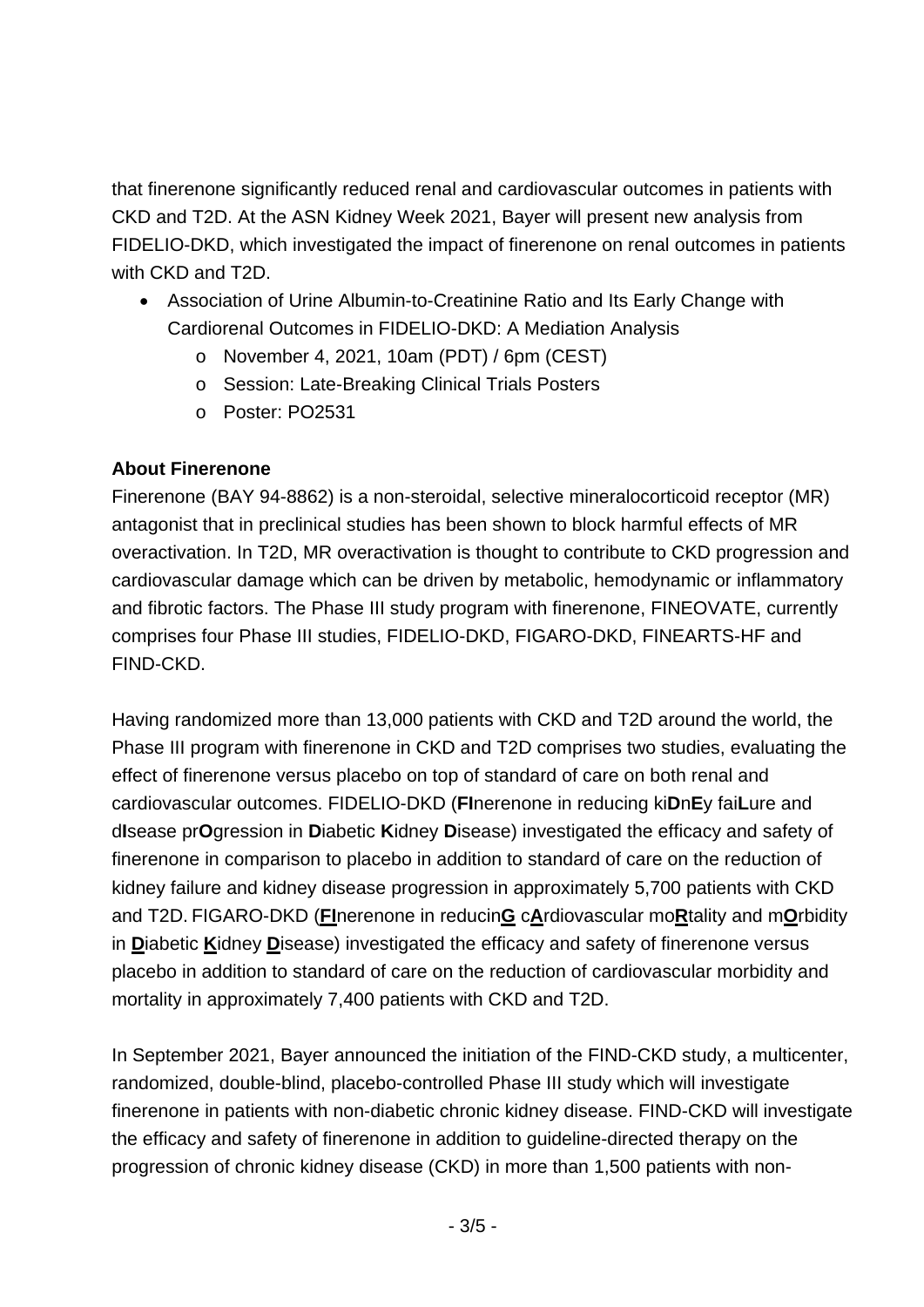diabetic chronic kidney disease etiologies, including hypertension and chronic glomerulonephritis (inflammation of the kidneys). The primary outcome measure is the mean rate of change in kidney function over time (estimated glomerular filtration rate, eGFR slope) from baseline to month 32.

In June 2020, Bayer announced the initiation of the FINEARTS-HF study, a multicenter, randomized, double-blind, placebo-controlled Phase III study which will investigate finerenone compared to placebo in more than 5,500 patients with symptomatic heart failure (New York Heart Association class II-IV) with preserved ejection fraction, i.e. a left ventricular ejection fraction of ≥40%. The primary objective of the study is to demonstrate superiority of finerenone over placebo in reducing the rate of the composite endpoint of cardiovascular death and total (first and recurrent) heart failure (HF) events (defined as hospitalizations for HF or urgent HF visits).

In July, finerenone was approved under the brand name Kerendia® by the United States (U.S.) Food and Drug Administration (FDA) based on the positive results of the FIDELIO-DKD Phase III study. Finerenone has also been submitted for marketing authorization in the European Union (EU) and China, as well as multiple other countries worldwide and these applications are currently under review.

#### **About Bayer's Commitment in Cardiovascular and Kidney Diseases**

Bayer is an innovation leader in the area of cardiovascular diseases, with a long-standing commitment to delivering science for a better life by advancing a portfolio of innovative treatments. The heart and the kidneys are closely linked in health and disease, and Bayer is working in a wide range of therapeutic areas on new treatment approaches for cardiovascular and kidney diseases with high unmet medical needs. The cardiology franchise at Bayer already includes a number of products and several other compounds in various stages of preclinical and clinical development. Together, these products reflect the company's approach to research, which prioritizes targets and pathways with the potential to impact the way that cardiovascular diseases are treated.

#### **About Bayer**

Bayer is a global enterprise with core competencies in the life science fields of health care and nutrition. Its products and services are designed to help people and planet thrive by supporting efforts to master the major challenges presented by a growing and aging global population. Bayer is committed to drive sustainable development and generate a